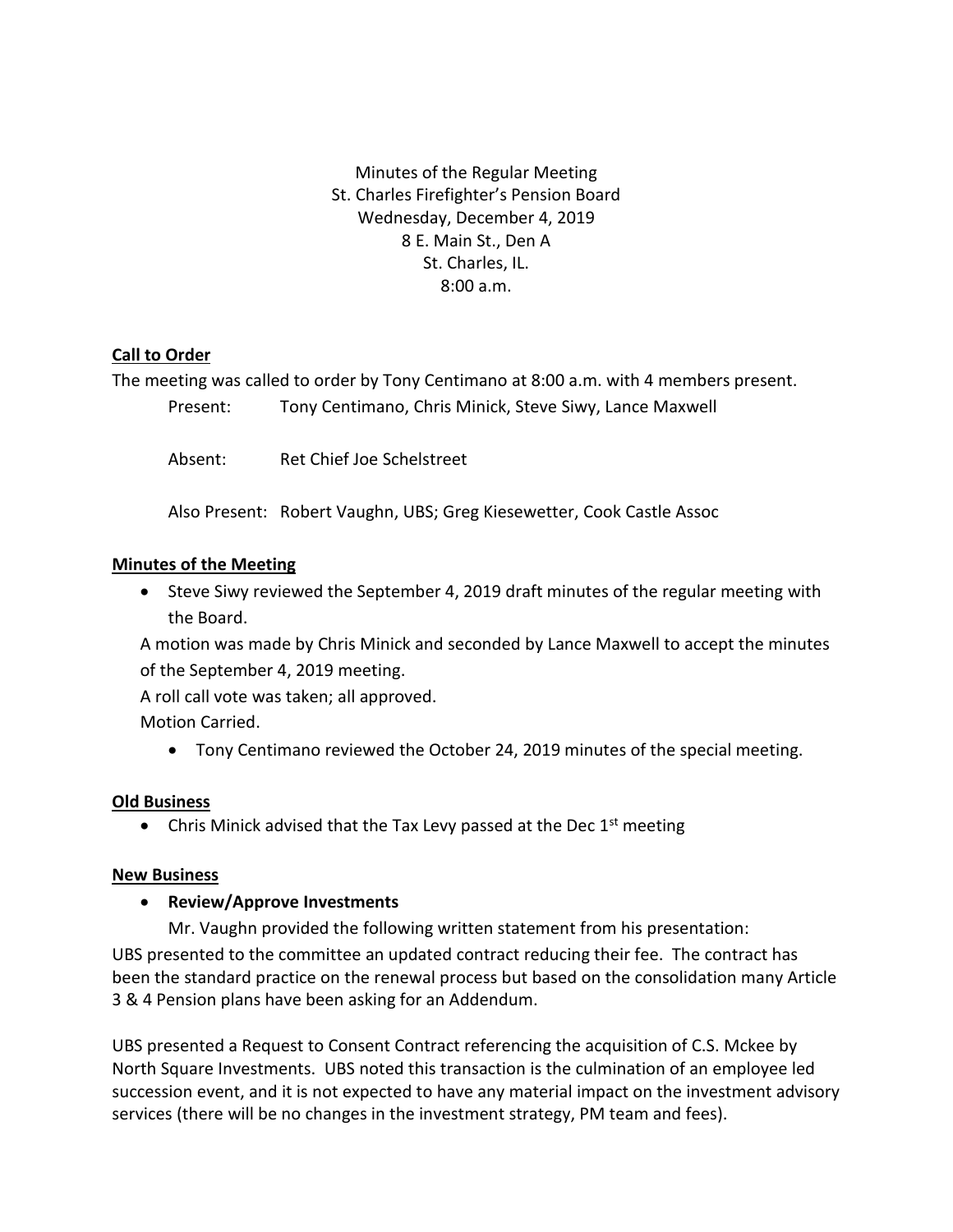UBS gave a market overview for the third quarter which was marked by relatively volatile trading in both stocks and fixed income, with investors reacting to uncertainties about the US-China trade dispute and central bank easing. UBS expects trade tensions to persist and central banks to remain dovish in 4Q. Global equities have been roughly flat and struggling for direction over the past quarter, with ongoing trade uncertainty and slowing growth capping the upside and central bank rate cuts limiting downside. But those factors have contributed to significant moves in bond markets which UBS highlighted during the investment review.

Discussed rebalancing the accounts per the following: Move \$200,000 from JP Morgan Equity and \$91,000 from IShare MSCI to pay retirees and move \$300,000 from Oppenheimer Invesco Developing Markets into fixed income C.S McKee Govt Credit.

• A motion was made by Chris Minick and seconded by Tony Centimano to rebalance the accounts as presented.

A roll call vote was taken; all approved. Motion Carried.

# • **Review/Approve Expenditures**

Steve Siwy reviewed the current list of expenditures in the amount of \$79,777.75 A motion was made by Steve Siwy and seconded by Chris Minick to approve the expenditures in the amount of \$79,777.75 as presented.

A roll call vote was taken; all approved.

Motion Carried.

# • **Review/Approve Meeting Dates (for following year)**

The dates were presented as: March 4, June 3, Sept. 2, and Dec. 2. All meetings scheduled to begin at 8am.

A motion to accept the dates as presented was made by Chris Minick and seconded by Lance Maxwell.

A roll call vote was taken; all approved. Motion Carried.

# • **Review/Approve Cost of Living Adjustments**

Tony Centimano presented the Cost of Living Adjustments for 2020. A motion was made by Chris Minick and seconded by Lance Maxwell to approve the adjustments as presented. A roll call vote was taken; all approved.

Motion Carried.

# • **Review/Approve Fiduciary Liability Policy**

Mr. Kiesewetter presented Cook Castle Assoc's renewal proposal and reviewed the highlighted points.

Mr. Kiesewetter also discussed pending pension consolidation stating that he hasn't seen any investment liability claims, so the consolidation shouldn't change the liability &